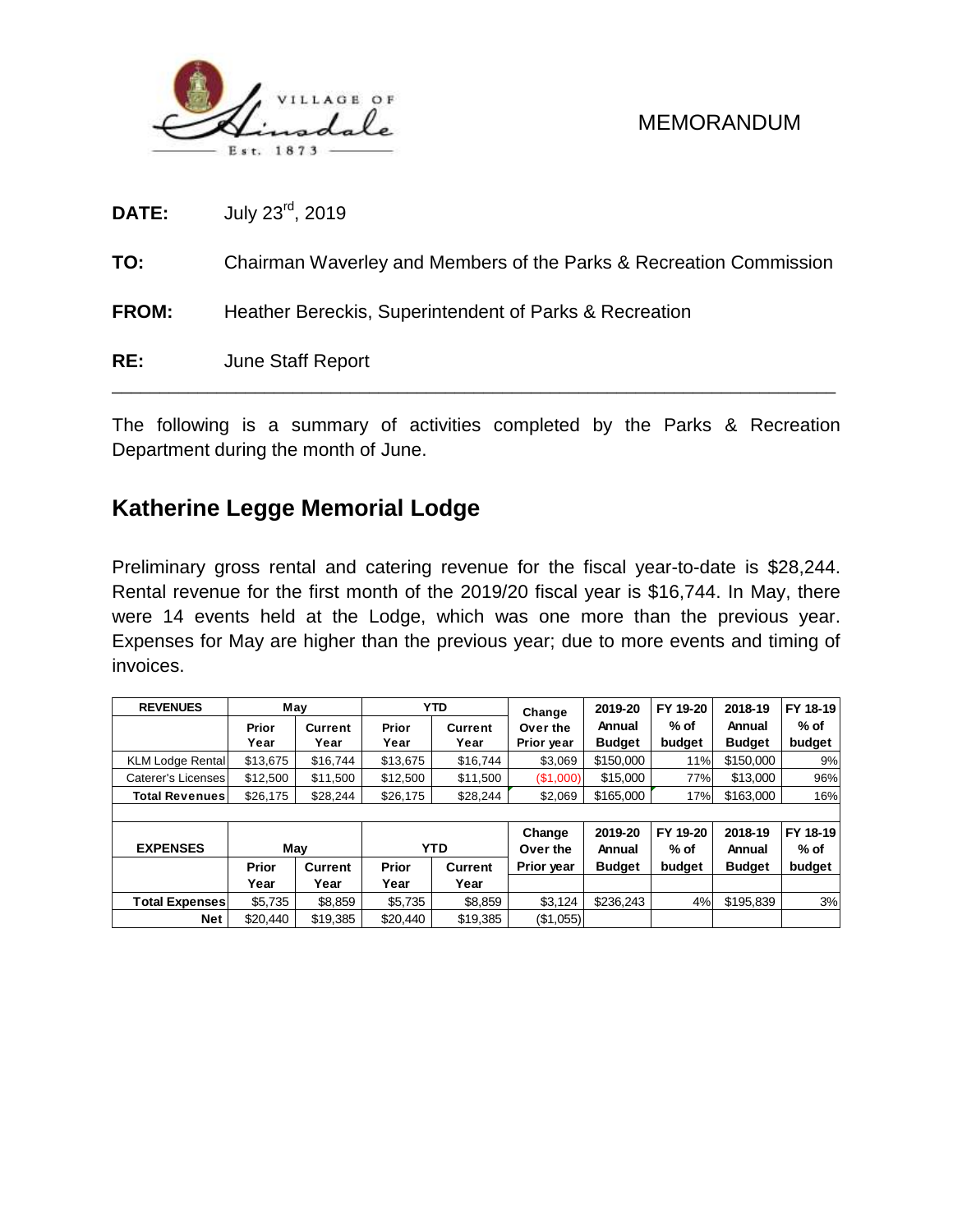

| KLM Gross Monthly Revenues |    |           |     |                                  |    |           |    |                                             |     |           |    |           |    |         |    |            |    |            |
|----------------------------|----|-----------|-----|----------------------------------|----|-----------|----|---------------------------------------------|-----|-----------|----|-----------|----|---------|----|------------|----|------------|
| Month                      |    |           |     | 2011/12 FY 2012/13 FY 2013/14 FY |    |           |    | 2014/15 FY 2015/16 FY 2016/17 FY 2017/18 FY |     |           |    |           |    |         |    | 2018/19 FY |    | 2019/20 FY |
| May                        | \$ | 8,561     | \$  | 8,801                            | \$ | 16,796    | \$ | 13,745                                      | \$. | 16,000    | \$ | 12,200    | \$ | 9,725   | S  | 13,675     | \$ | 16,744     |
| June                       | \$ | 11,156    | S   | 10,745                           | S. | 26,818    | \$ | 17,450                                      |     | \$22,770  | Ś  | 22,845    | \$ | 12,495  | S  | 23,045     |    |            |
| July                       | \$ | 13,559    | \$  | 9,786                            | S  | 18,650    | \$ | 12,909                                      |     | \$27,475  | s  | 12,550    | \$ | 15,000  | S  | 16,874     |    |            |
| August                     | \$ | 17,759    | S   | 18,880                           | s  | 19,579    | \$ | 25,350                                      | \$. | 24,775    | s  | 11,500    | \$ | 18,555  | S  | 15,205     |    |            |
| September                  | \$ | 14,823    | S   | 14,498                           | s  | 12,137    | \$ | 24,510                                      | Ś.  | 15,250    | s  | 12,645    | Ś  | 15,410  | S  | 27,860     |    |            |
| October                    | \$ | 16,347    | \$. | 15,589                           | S. | 14,825    | \$ | 23,985                                      |     | \$25,580  | \$ | 21,045    | \$ | 15,180  | S  | 12,770     |    |            |
| November                   | \$ | 8,256     | s   | 11,612                           | s  | 8,580     | \$ | 14,724                                      | S.  | 14,825    | Ś  | 6,700     | \$ | 12,500  | Ś  | 13,450     |    |            |
| December                   | \$ | 8,853     | S   | 10,265                           | S  | 13,366    | S  | 17,290                                      | s   | 17,200    | \$ | 13,457    | \$ | 8,125   | S  | 9,125      |    |            |
| January                    | \$ | 1,302     | Ş   | 4,489                            | S  | 250       | S  | 8,450                                       | S   | 2,850     | Ś  | 4,624     | \$ | 18,089  | S  | 6,855      |    |            |
| February                   | \$ | 2,301     | \$  | 6,981                            | S  | 7,575     | S  | 3,120                                       | \$  | 2,400     | Ś  | 4,550     | S. | 2,495   | S  | 1,725      |    |            |
| March                      | \$ | 2,506     | \$  | 7,669                            | S  | 4,245     | S  | 6,725                                       | Ś   | 8,945     | Ś  | 5,944     | Ś  | 8,045   |    | 9,804      |    |            |
| April                      | \$ | 2,384     | \$  | 4,365                            |    | 3,600     | \$ | 12,695                                      | \$  | 9,125     | Ś  | 4,300     | \$ | 7,482   | S  | 2,700      |    |            |
| total                      |    | \$107,807 |     | \$123,680                        |    | \$146,421 | Ś  | 180,953                                     |     | \$187,195 |    | \$132,360 | \$ | 143,101 | Ś. | 153,088    | Ś. | 16,744     |

The graph below shows the past three years of lodge revenue and the upcoming years' projections. Future projections are based on what is currently booked. Also included is a graph indicating the number of monthly reservations so far for 2019 and 2020. Typically events are booked 6-18 months in advance of the rentals; however, if there are vacancies, staff will accept reservations within 5 days of an event. These tracking devices will be updated monthly.

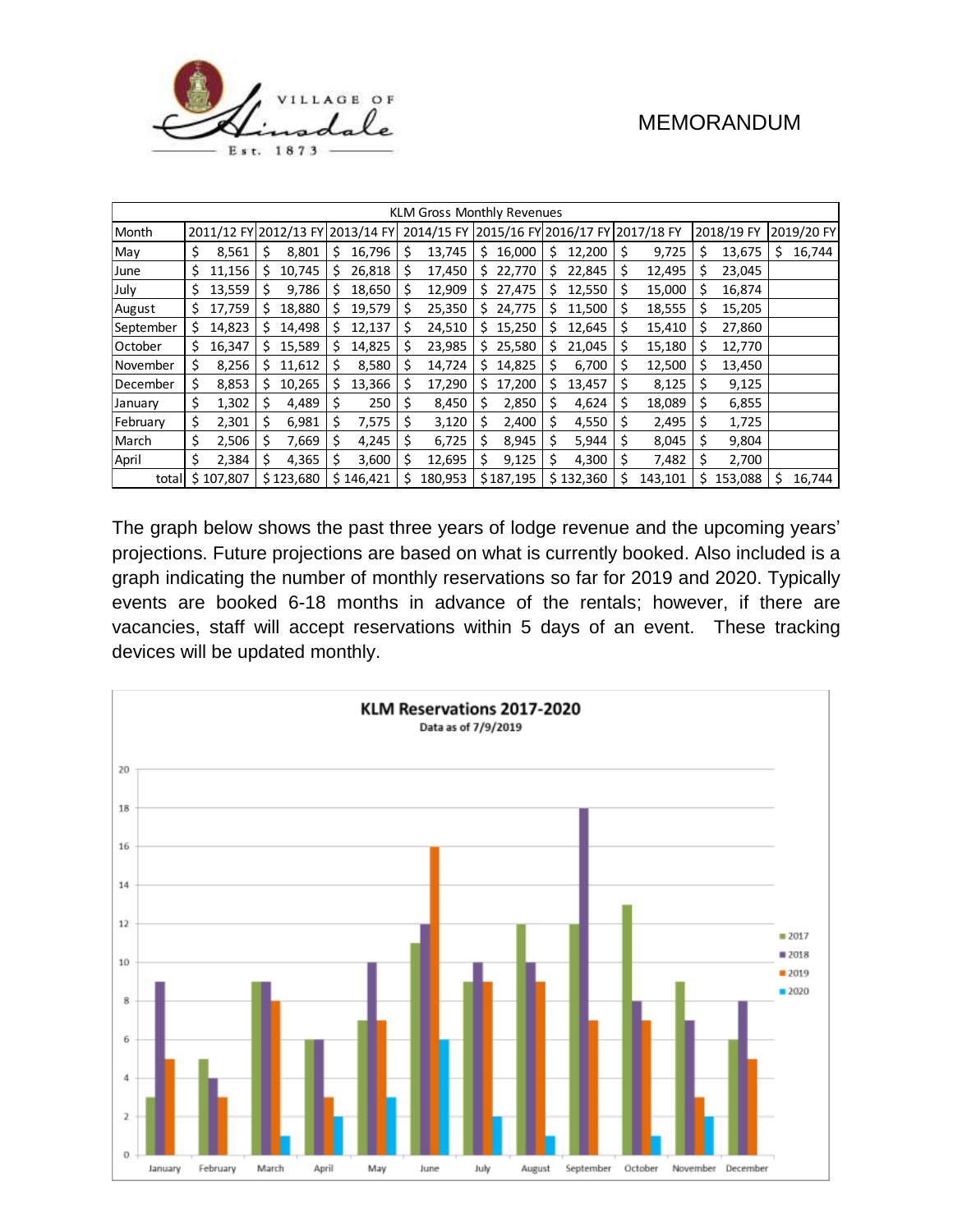



Staff is currently working with the approved marketing plan for the 2019/20 FY, including the addition of Search Engine Optimization (SEO) and progressive marketing through The Knot. A sub-committee was started and held its fourth meeting on March 21<sup>st</sup>. The committee is working on expanding the detailed marketing plan, specific to KLM; including rebranding marketing materials and upgrading the website. The next committee meeting will be held in June, where the new brochure and logo will be reviewed.

# **Upcoming Brochure & Activities**

### **Brochure & Programming**

Summer programming began the second week of June. The 2019 Summer Brochure was delivered to residents and available online on March 18<sup>th</sup>. Resident registration opened March 25<sup>th</sup> and non-resident registration opened on April 8<sup>th</sup>. Staff is currently in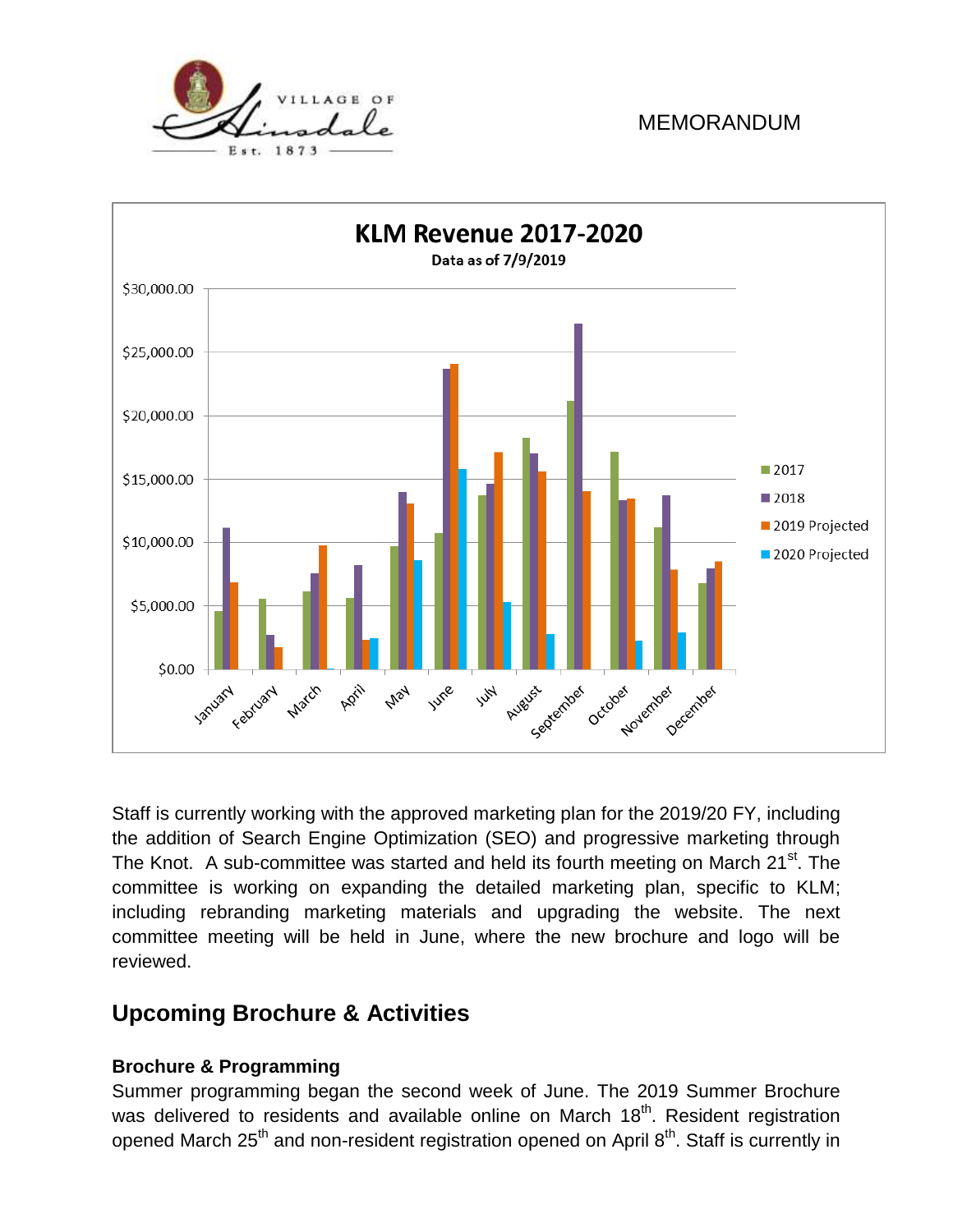

the design phase for creation of the Fall Brochure, which will be delivered to residents on July 29<sup>th</sup>, will registration beginning on August 5<sup>th</sup>.

#### **Special Events**

#### **July 4th**

The annual July  $4<sup>th</sup>$  Parade and Festival was held on Thursday, July  $4<sup>th</sup>$ . There were 75 groups and paid entertainers scheduled to walk in the parade. Donation slips to support the parade were inserted in the May and June water bills; to date \$1,920 has been collected. Community groups and nonprofit organizations participate in the parade free of charge. There was a fee of \$150 for businesses and political candidates; there were fifteen paid entries this year. Craft Productions was retained for the twelfth year to manage the Arts and Crafts Festival. Hinsdale Rotary sponsored the annual turtle races again, in memorium to Greg Donnelly. Events at Burlington Park ran from 10:00 am through 4:00 pm and included the turtle races, craft fair, food vendors, kids' rides and games and a performance by the West Suburban Concert Band.

The next special events will be the Cardboard Boat Regatta on July 20<sup>th</sup>, UnPlug & Play on July 23<sup>rd</sup>, Christmas in July/Float in Movie on July 26<sup>th</sup>, and the Pirate/mermaid Meet n' Greet on July 31<sup>st</sup>. With the exception of UnPlug & Play, all of these special events will take place at the Community Swimming Pool. UnPlug & Play will be held at Veeck Park this time and is theme around cardboard castles.

# **Field & Park Updates**

#### **Fields/Parks**

Staff is finalizing booking fall field space for 2019. Public Service staff will begin lining and striping fields for football, soccer, and lacrosse the week of July 22<sup>nd</sup>. Football begins the week of July 29<sup>th</sup>, Soccer and Lacrosse will begin the week of August 19<sup>th</sup>. Residents surrounding Brook Park were sent letters in June regarding Falcon Football beginning and noting the season's game schedule. Cross Country meets at KLM Park will begin in late August and continue through mid-October.